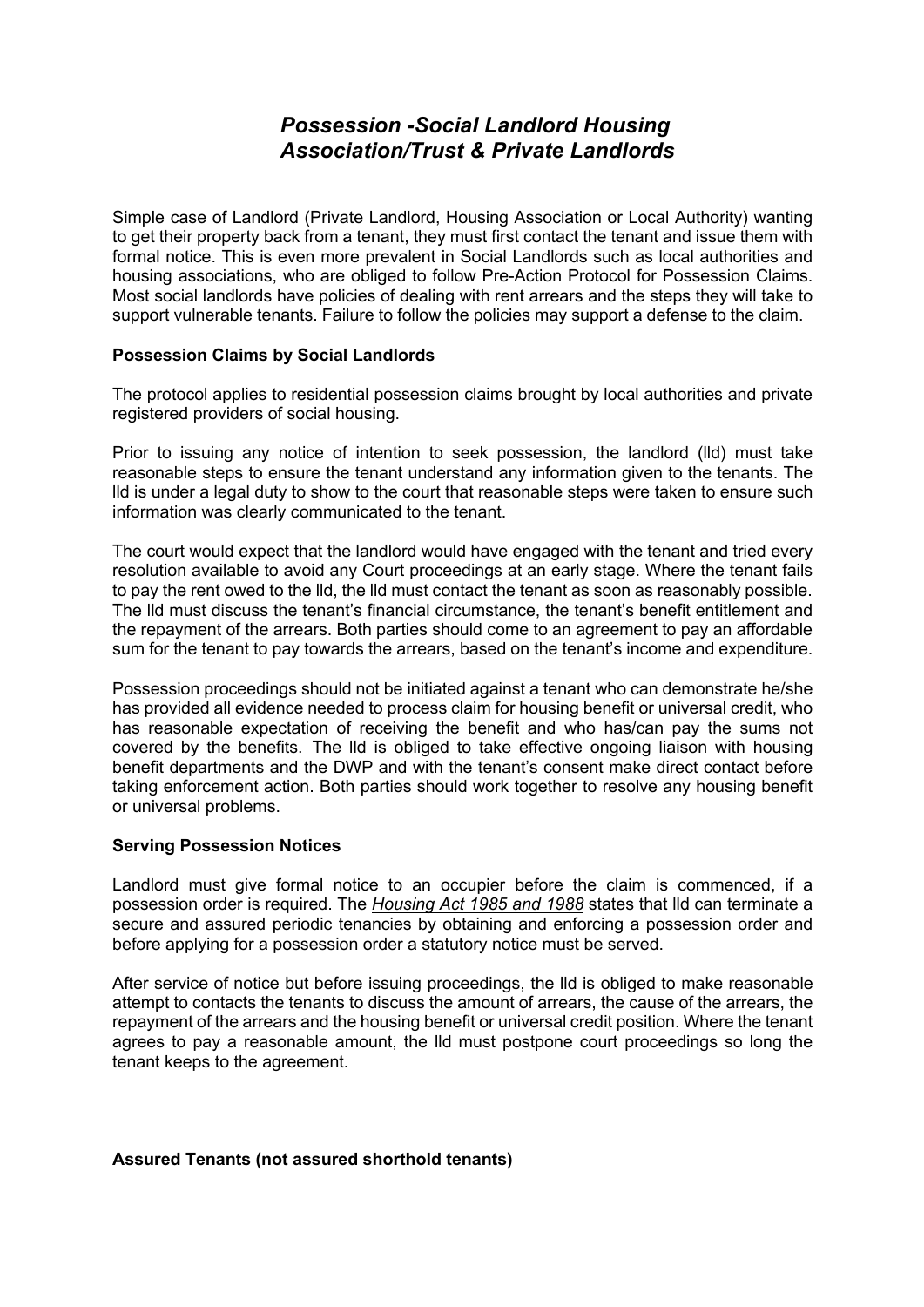If the nuisance ground is used, proceedings may begin two weeks or two months after service of the notice. Rent arrears ground are required only two weeks' notice. The notice must expire 12 months after the date proceedings can be commenced. It is to be noted that for secure tenancies, a different kind of notice is required where the lld is relying on the new absolute anti-social behaviour ground for possession.

# **Private landlord assured shorthold tenancies (Possession)**

Assured shorthold tenants (ASTs) have limited substantive security of tenure after the first six month of tenancy. The lld must serve notice at least two months before making a claim for possession.

The common notice used in such tenancies is the section 21 notice. No justification or reasons are required. It is referred to as the no fault ground. The requirements/provisions are laid out n s21 of the HA 1988. Lld can only use this if he is not seeking possession on rent arrears.

ASTs section 21 notices are enforced by provisions that a landlord has to comply with their strict requirements.

If a lld fails to comply with the s21 requirement, then the sanction employed by the court is that section 21 notice will fail and should not have been served.

However, landlords may decide to use other grounds to seek possession where the tenant is in arrears or the section 21 ground cannot be used. There are other grounds to seek possession against an AST within six months of a tenancy.

The same type of notice can be served to the AST. This is called the section8 notice under the HA 1988 s.8. The grounds must be proved. This is available for the first six months. The claim can be commenced after two weeks rather than two months (if for instance the claim is based on arrears). The lld has to prove a ground under s8.

The tenant must be given at least two months to vacate the property, taking into account of the length it may take for the notice to be received, if posted. However, the law requires the notice not to be served within the first four month of the tenancy. After serving the notice, the lld must issue a claim of possession within six months, if not, the landlord cannot rely on the section 21 notice and a new notice will have to be issued to the tenant.

# **Social landlord (PRP) assured shorthold tenancies**

Some social llds provide assured shorthold tenancies (ASTs), and will always require s21 before a claim for possession can be made, unless possession is sought under Ground 8. Additional notice requirements may be applied depending on the particular type of assured shorthold tenancy. This is the way to deal with each of the notice requirement.

# **Notices to quit**

Either the landlord, or the tenant can furnish on either party, a notice to quit. Lld's notices to quit are ineffective in respect of secure and assured tenancies including assured shorthold tenancies and can only be determined by obtaining a possession order.

Before a lld can make a claim for possession, any contractual periodic tenancy which is not secure or assured must be ended by notice to quit. All periodic tenancies can be ended by a tenant's notice to quit. The time limit is 28 days for the notice to quit or a complete period of the tenancy, whichever is longer.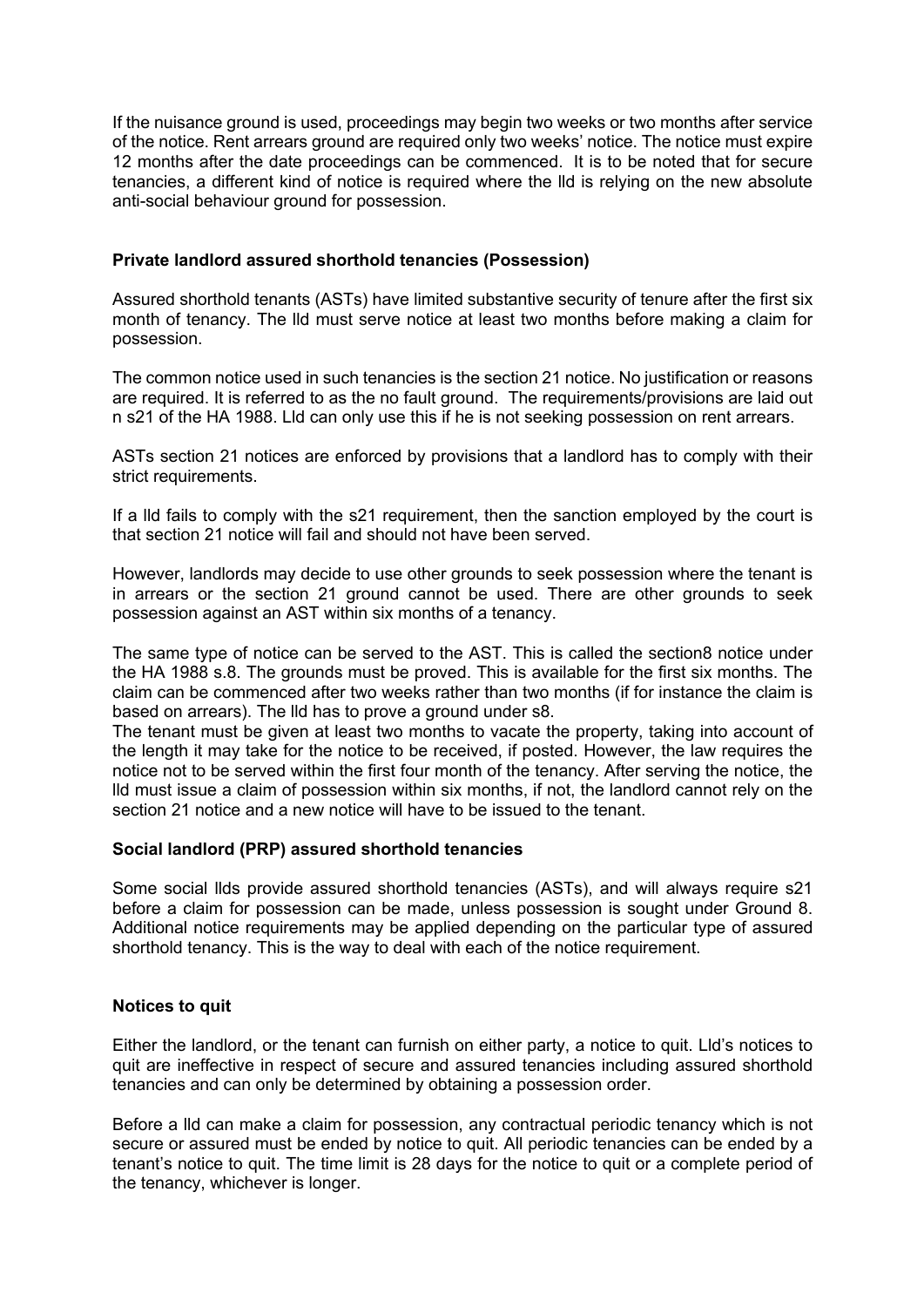# **Secure tenants**

The notice must be served in the prescribed form as laid out in *HA 1985 s83*. It is similar to a notice of seeking possession and requires the following information be given:

- Particulars of the conduct that has caused the lld to seek a demotion order
- The earliest date on which the proceedings may be begun, at least 28 days.

\*The notice lapses 12 months after the date specified.

The notice will specify on what ground the landlord is seeking possession. The grounds 1- 17 grounds for possession which are either mandatory or discretionary grounds. Mandatory grounds are grounds 1- 8 where if proven the court has to grant possession. Discretionary grounds are 9-17 where the court has to decide on the reasonableness of granting the possession.

#### **Assured Tenants**

Landlord must first serve notice of intention to demote a tenant before starting proceedings. No prescribed form of notice is required.

#### **Demoted tenancies\_ notices before applying for possession**

Lld must always obtain a possession order when wishing to evict the demoted tenant and further notice must always be given to the tenant before starting the possession claim; even though the demoted and demoted assured tenants have limited security of tenure. For both introductory and demoted (local authority) tenancies the requirements of the notice of intention to seek possessions are similar.

#### **Secure Tenants**

Notice for secure tenancies must be served. A right to review of the decision to seek possession is available to introductory, demoted and flexible tenants and tenants facing possession on the absolute anti-social behaviour ground. The review decision must be communicated to the tenant in writing with reasons.

The precise details and time limits for the review do differ. For demoted and introductory tenancies there is no particular form for making the request.

In contrast. For flexible tenancy reviews and the review under the mandatory anti-social behaviour ground the request must be in writing and state the grounds upon which the review is requested.

#### **Court Proceedings (Possession)**

Landlord should provide tenant up to date rent statements ten days before the hearing date and the lld must disclose what the lld knows about the tenant's housing benefit or universal credit position.

The date and time of the hearing must be notified to the tenant. The tenant must be advised to attend the hearing and should record such hearing. If the tenant agrees to comply with the agreement made after the issue of proceedings to pay current rent and a reasonable sum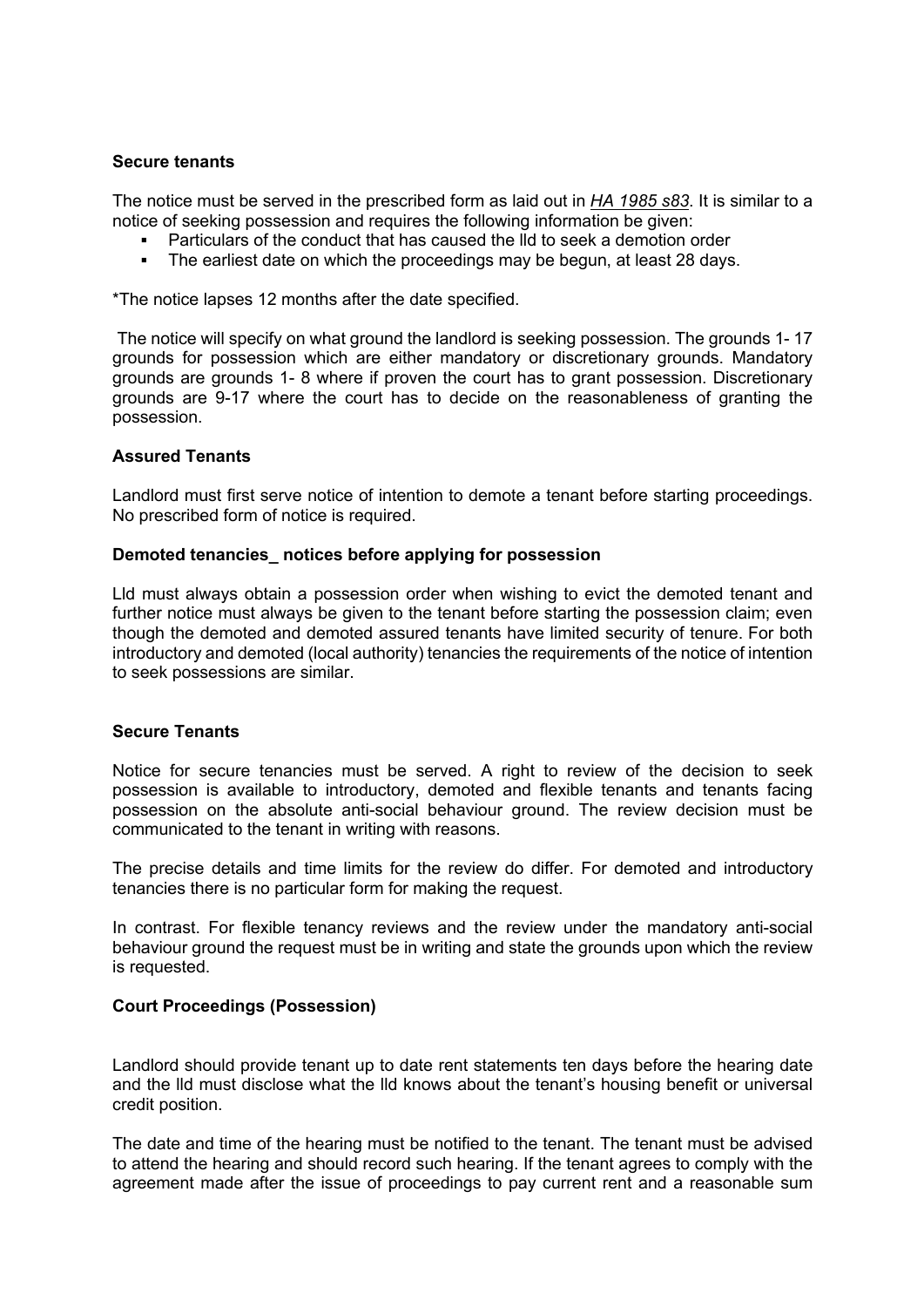towards the arears the lld should agree to postpone the proceedings so long as the tenant keeps to the agreement. If the tenant stops paying the arears then the lld must warn the tenant of the intention to restore the proceedings and give clear time limits within which to comply.

# *Issuing a possession of claim*

Failure to comply with Part 55 may get a case struck out or adjourned when issuing a possession claim. Most claims for possession can be brought to county court. CPR Part 55 covers three types of possessions claim. If the particulars of claim rely on statutory grounds for possession, the particular of claim must set out the ground/s relied on.

#### *Rent Arrears cases (Possession)*

If the claim includes a claim for non-payment of rent the particulars of claim must set out specific information about the arrears. In particular a schedule of arrears must be provided. There must be two-year period immediately before issue, or, if the first date of default occurred less than two years before the date of issue, from the first date of default. With mortgages arrears, if the claim is for possession is brought by a mortgage (lender of a secure loan) the particulars of claim must state whether certain notices and charges have been registered under the Matrimonial Homes Act 1967. All the necessary details must be provided.

#### *Defendant's response*

The defendant must complete the defence form and attend the hearing. However, failure to file a defence form does not prevent a defendant from attending the hearing and contesting the claim. There is no provision for default judgement under CPR Part 55.

# *First Hearing – Possible Outcomes*

At the first hearing these are the possible outcomes:

- some form of possession order is made against the defendant
- the claim is dismissed, and the claimant may have to initiate new proceedings
- Where a defendant contests a claim, but has not filed a full defence in advance, the judge hearing the claim has a discretion to decide the case at the first hearing,
- to adjourn to a future hearing and/or to give case management directions.
- However, if the claimant does not know the claim is being defended, it will not be decided at the first hearing (usually for lack of time) the claimant should attend court with the necessary evidence to prove the case.

# *What type of possession order?*

The order the court makes depends on the type of tenancy you have and the legal reason for your landlord's claim.

# *The order could be "Outright Possession" order*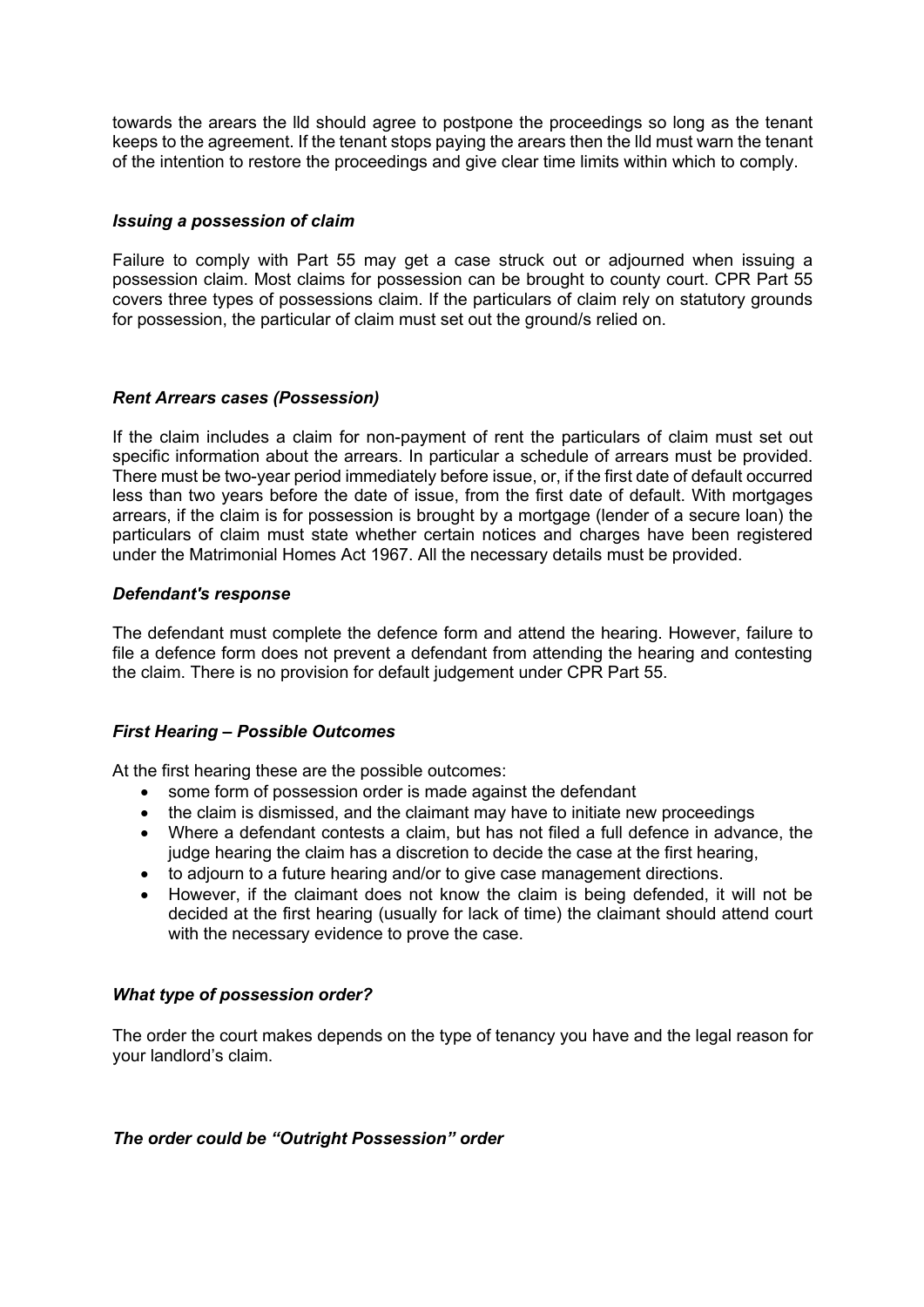Generally, you'll be ordered to leave your home within 14 days of the order, or 42 in cases of 'exceptional hardship'. Ask for extra time when you send in your defence form or at the hearing. If you don't leave by the date ordered your landlord can apply for the court bailiffs to evict you.

#### *"Suspended Possession"*

This means you can stay in your home and you must stick to any conditions agreed by the parties and the court sets out, such as paying current rent plus an amount towards rent arrears.

If you break any of the conditions your landlord can apply straight away for the court bailiffs to evict you.

#### *"Postponed Possession"*

Same as for suspended orders above, except that if you breach a condition of the order your landlord must go back to court to fix a date when you must leave. After that date has passed, your landlord can ask the court bailiffs to evict you. The court will also decide if you must pay any of your landlord's legal costs

#### Procedures -Possession

#### *The accelerated possessions procedure*

The accelerated possession procedure is available only for assured shorthold tenancies, including demoted assured tenancies and fixed term 'flexible' assured shorthold tenancies. This can only be used where the original tenancy agreement is a written agreement; and the only remedy sought is a possession order rent arrears or any other form of relief cannot be claimed under the accelerated procedure. The accelerated procedure enables a landlord to obtain a possession order without a court hearing. There are a number of stages the person needs to follow.

#### *Interim possession orders*

A quicker procedure for obtaining possession orders (IPOs) against trespassers is available under CPR Part 55 Section III. It does not apply to all claims against trespassers, only cases where the occupiers entered as trespassers

When the court is considering a claim for possession on a discretionary ground it also has the extended discretion. On any such adjournment, stay, suspension or postponement, the court must impose conditions regarding the payment or rent arrears and rent (unless to do so would cause exceptional hardship or otherwise be unreasonable) and may be impose such other conditions as it thinks fit. The court may discharge or rescind the order for possession it thinks it appropriate to do so, taking into account the tenant's situation. If the claim for possession is established on a mandatory ground, or where no grounds are required (for example, claims against assured shorthold tenant or non-secure tenants) the court does not have the extended discretion. But where an order is made on a discretionary ground, like for instance with rent arrears, conditional orders are often made, thus giving the tenant an opportunity to avoid being evicted, but they have to comply with the conditions. The landlord is granted the right of possession, but the enforcement of the order is suspended on terms that the tenant must repay the arrears and costs by instalments, until they are cleared.

# *What happens after possession is granted to claimant?*